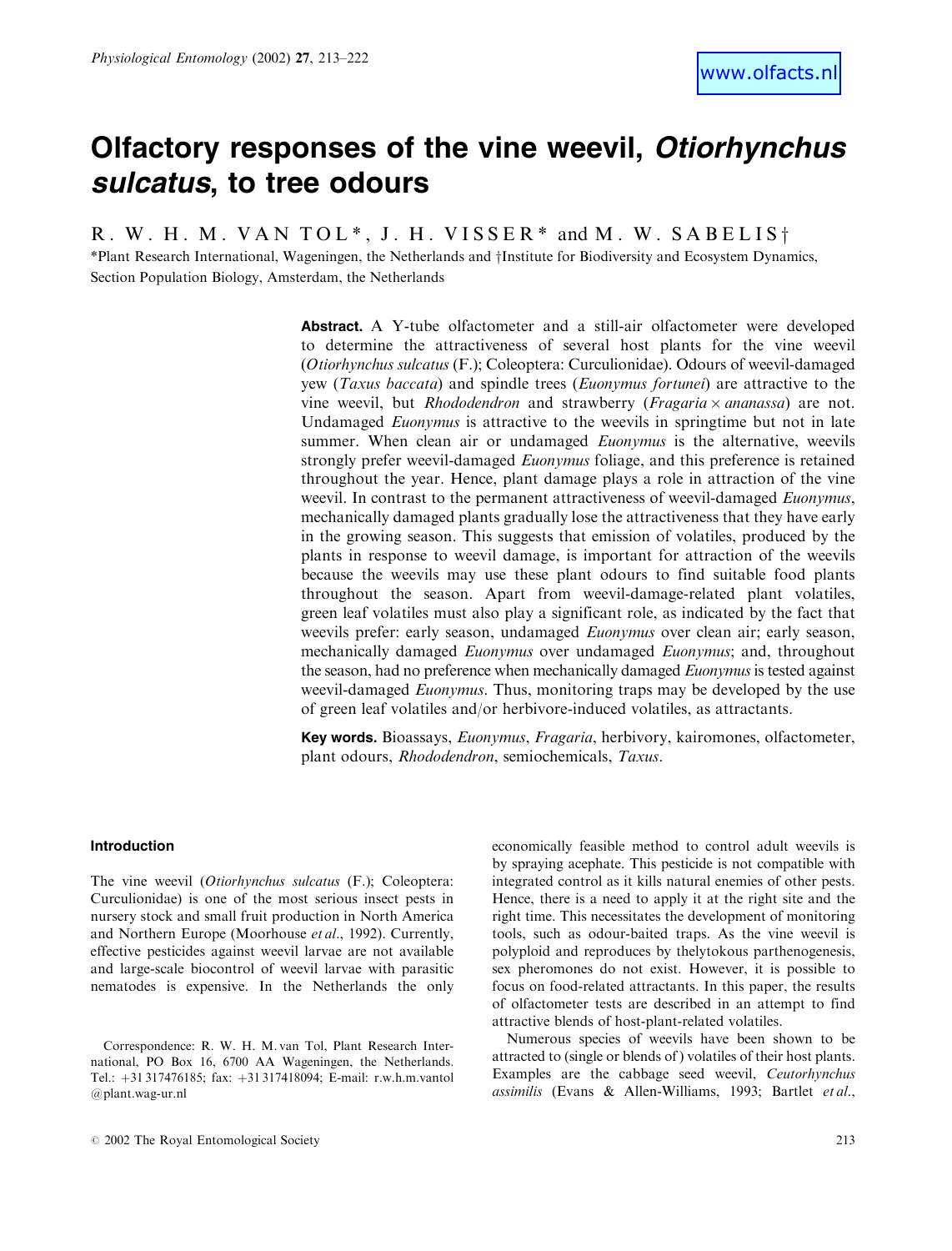1997), the pea weevil, Sitona lineatus (Landon et al., 1997) the plum curculio, Conotrachelus nenuphar (Butkewich & Prokopy, 1993; Leskey et al., 2001) and the sugarcane rootstalk borer weevil, Diaprepes abbreviatus (Harari & Landolt, 1997). Some studies also reveal the importance of feeding damage for attraction of various weevil species (Harari & Landolt, 1997; Leskey et al., 1998). All these studies involve attraction of monophagous or oligophagous weevil species to their host plant and host-plant odours. There are, however, no studies on host-plant attraction of polyphagous weevil species, such as O. sulcatus.

Although the vine weevil is polyphagous, it prefers plant species in the families Rosaceae, Ericaceae and Taxaceae (Smith, 1932; Evenhuis, 1978; Masaki et al., 1984). In choice situations, vine weevils prefer certain plant species for feeding (Van Tol & Visser, 1998). Taxus baccata (L.) and Euonymus fortunei ((Turcz.) Hand.-Mazz.) are preferred over Rhododendron (Catawbiense Group) 'Boursault', whereas all three plant species are reported to be heavily damaged by weevils in the field. In no-choice situations the weevils feed well on this rhododendron cultivar, but fecundity is low and mortality high compared to that on *Taxus* or *Euonymus* (van Tol, unpublished data). The latter two host plants stand out as suitable and one of these, Euonymus fortunei, is already used by some growers as a monitoring tool in the field (Van der Horst & van Tol, 1995; Van Tol, 1996). All these findings suggest that the vine weevil discriminates between potential host-plant species, but we do not know whether this results from contact chemoreception or from olfaction. Food preference, electroantennogram (EAG) recordings and aggregation behaviour (Pickett et al., 1996; van Tol & Visser, 1998; Van Tol & Visser, 2002) suggest that some plant volatiles and aggregation pheromones are involved in the attraction of the weevils towards feeding sites. Hence, there is every reason to hypothesize that olfactory senses play a role in host-plant detection and discrimination.

In this paper, we present the results of olfactometer studies to assess the attractiveness of several host plants for the vine weevil. For one of the tested host plants, Euonymus fortunei, we also determine how the olfactory response is influenced by mechanical leaf damage, feeding damage by adult weevils and the time of the year.

## **Materials and methods**

#### Insects

A population of *Otiorhynchus sulcatus* was kept at  $22^{\circ}$ C in a climate room under long-day conditions (LD 16:8h). Weevils were maintained on *Astilbe chinensis* (Franch, & Sav.) plants cultivated in 3-L pots. The plants were inoculated with eggs of O. sulcatus in the summer and placed in a room at 4 °C. Three months before the start of the trials, plants were placed in a greenhouse at  $20^{\circ}$ C. Emerging weevils were fed a mixture of cuttings from Taxus baccata

and Euonymus fortunei 'Dart's Blanket'. In summer, weevils were additionally collected from an infested field with Taxus and Euonymus at the Research Station in Boskoop. Weevils collected from pots and field were kept separately in the climate room. Trials were repeated with both populations to control for an influence of their origin. In all trials weevils were used that had emerged from the soil not more than 6 months previously. Weevils were returned to the stock population after each test, so that they could be re-used in tests that took place at least a week later.

# Plants

The main host plant under test was Euonymus fortunei 'Dart's Blanket'. For reasons of comparison, three other plant species were tested, Taxus baccata, Rhododendron (Catawbiense Group) 'Boursault' and Fragaria  $\times$  ananassa 'Elsanta'. All these plant species were grown in a field at the Research Station in Boskoop. Stems were cut from these stock plants and these cuttings were used for the trials within 24 h.

# Bioassay set-up

Two olfactometers were constructed for laboratory bioassays to test the response of adult vine weevils.

1. A Y-tube olfactometer (Fig. 1) consisted of a glass Y-tube (base tube 12 cm long; Y-arms 9 cm long; internal tube diameter 18 mm) connected with screw caps to glass arms (26 cm long; internal diameter 18 mm). The glass arms were connected to washbottles (500 mL) with screw caps. A weevil release box (14 cm diameter) was connected to the base of the Y-tube. Airflow was purified by passage through a charcoal filter and then passed through washbottles and connecting arms before entering the Y-tube. For this trial. three serially connected washbottles were connected to each glass arm. The airflow was set to  $5.2 \text{ cm/s}$  (13.2 mL/s). The olfactometer was placed in a black box with a halogen lamp  $(12 \text{ DC}, 10 \text{ V})$  in the top centre to illuminate the Y-junction. Light intensity was set to  $0.3 \times 10^{-3}$  W/m<sup>2</sup>. Weevils were deprived of food for 24h prior to testing. For each test, 40 weevils were released in the weevil release box. Single weevil release was abandoned because pre-testing revealed a limited response in contrast to multiple weevil release. As responding weevils could not be removed during the test, 10 weevils were placed in one washbottle on each side of the Y-tube before the start of the trials to compensate partly for possible effects of changing weevil accumulation on one of the two sides of the Y-tube during the test. The results of the tests therefore only reveal the differences between plants in the presence of weevils vs. weevils alone. Each test lasted 2h, starting when the weevils were in the active period for food searching (3-4h after sunset). Pre-testing indicated that after 2h no more significant changes occurred in the weevils' choice. Weevils could choose to remain in the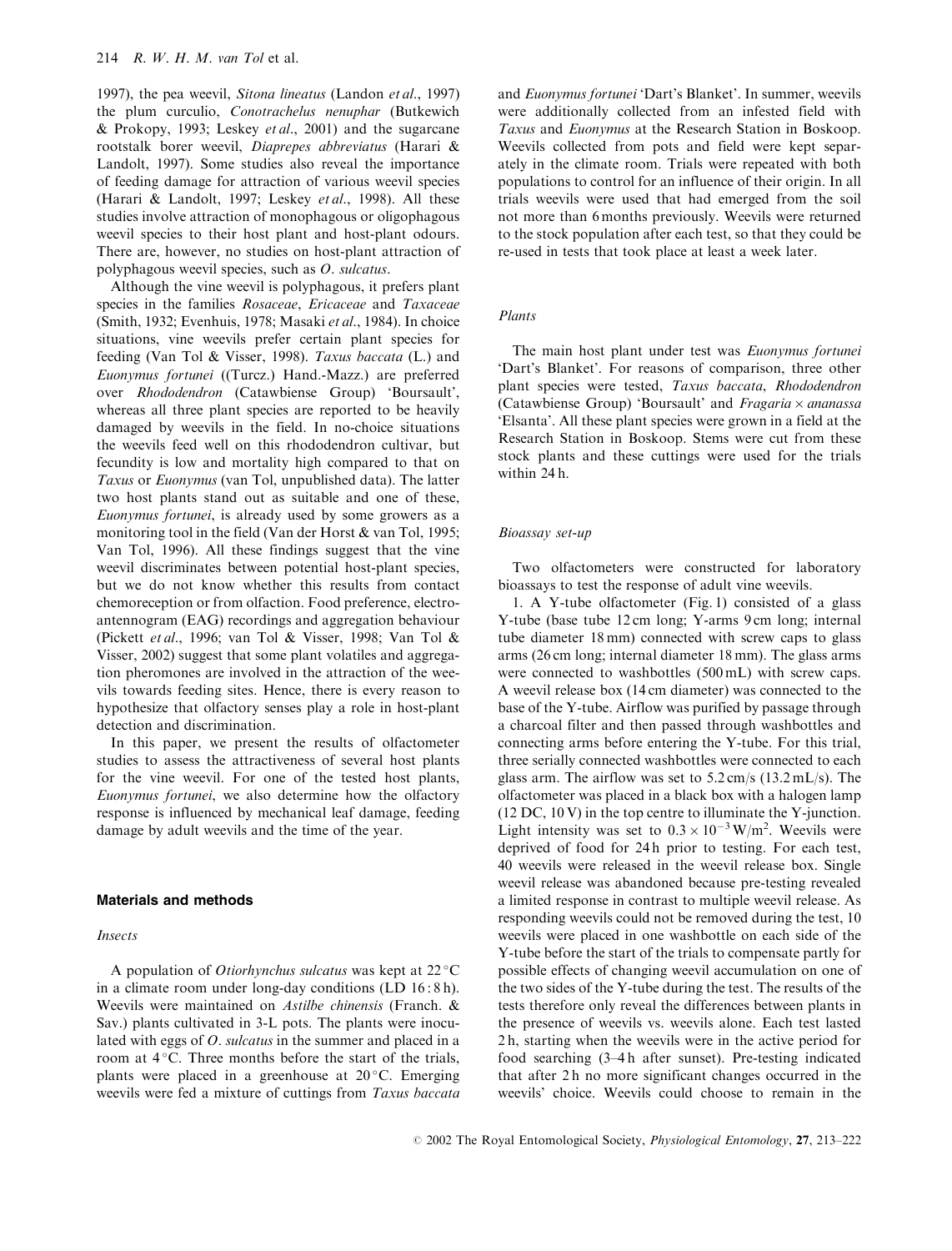

Fig. 1. A Y-tube olfactometer. Weevils released in box A can enter the washbottles 3 through a glass Y-tube B connected with screw caps to glass arms C. The glass arms are connected to the washbottles 3 with screw caps. Airflow was purified by passing through a charcoal filter and then passed through washbottles 1-3 and connecting arms C before entering the Y-tube B. The olfactometer is placed in a black box with a halogen lamp in the top centre to illuminate the Y-junction of B.

weevil release box, Y-tube, connecting arm parts or enter the washbottles directly connected to the arm parts. Weevils were prevented from returning to the arms and Y-tube after entering the washbottle by a fluon barrier. A fluon barrier also prevented weevils from entering the serially connected washbottles. To compensate for humidity differences between left and right side, each washbottle contained 80 g of sterilized silver-sand wetted with 20 mL of demineralized water. Each test was repeated four times with independent samples of weevils. For each replicate treatment and control side were interchanged between the left and the right odour-inlet of the olfactometer.

2. A still-air olfactometer, similar to that used by Prokopy et al. (1995) for behavioural tests with the plum curculio (Conotrachelus nenuphar), was modified to prevent contact of the weevils with plant material (Fig. 2). The olfactometer consisted of a glass Petri dish (140 mm diameter  $\times$ 

20 mm high) with two holes, 12 mm diameter and 95 mm apart, in the Petri dish lid. Small glass tubes (length 25 mm; diameter 12 mm) were positioned on top of the holes in the lid. A glass cylinder (length 65 mm; diameter 60 mm) was placed on the lid such that the small glass tube was in its centre. A glass cup (length 60 mm; diameter 60 mm) with a rim (length 15 mm; diameter 67 mm), was placed on top of each glass cylinder interlocking the cylinder and cup. Rigid nylon gauze (mesh 1 mm) was clamped between cylinder and cup. Weevils were deprived of food for 24h prior to testing. Several olfactometers were placed in a non-airtight black box. For each test, 10 weevils were released in the Petri dish. Each test lasted 2h, starting when the weevils were in the active period for food searching  $(3-4h)$  after sunset). Weevils could choose to remain in the dish or enter the cylinder parts through the inner surface of the glass tubes on the Petri dish lids. The nylon gauze prevented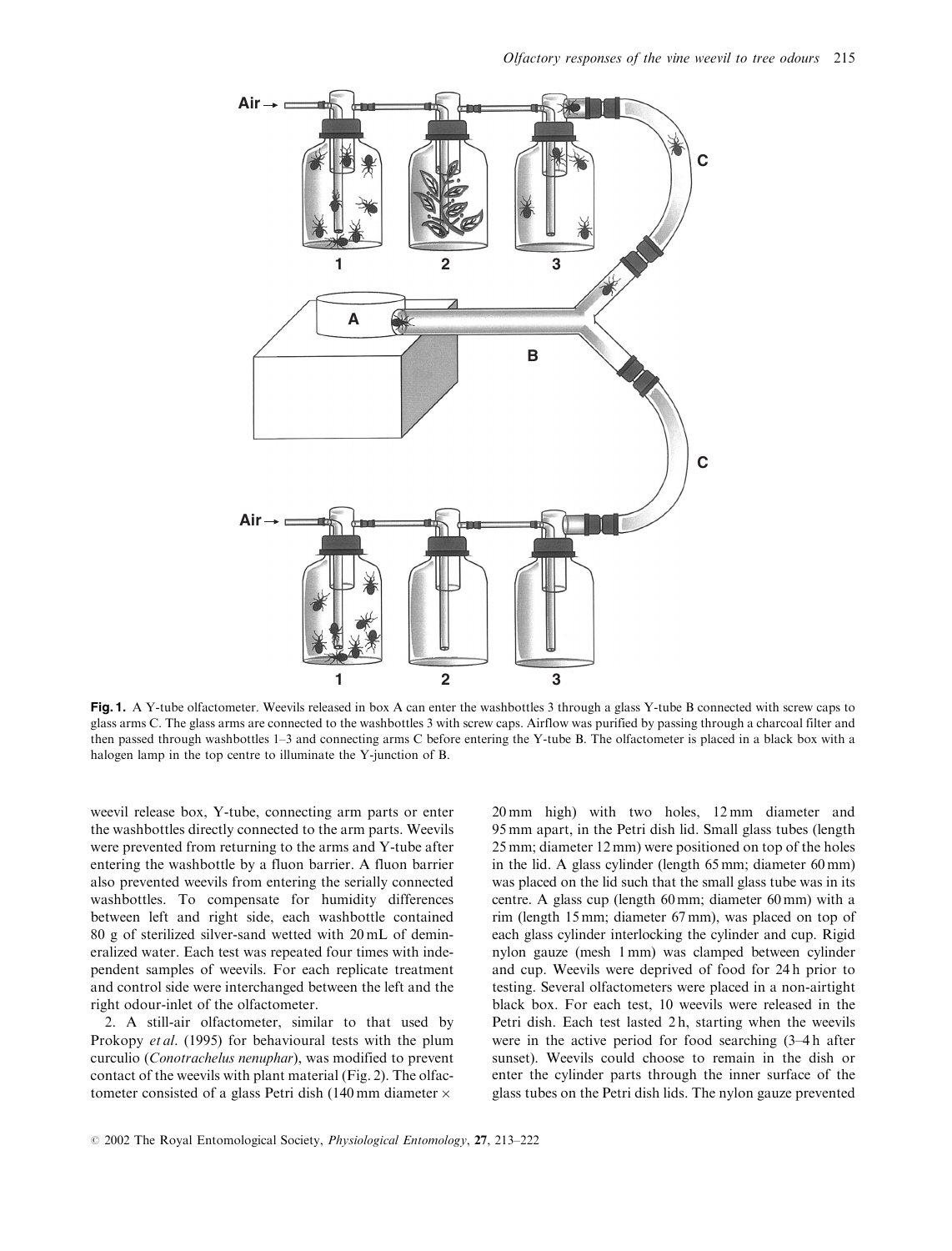

Fig. 2. A two-choice still-air olfactometer adapted from Prokopy et al. (1995). Weevils released in the Petri dish can choose to enter one of both cylinders through the tubes on top of the Petri dish lid. Nylon gauze allows diffusion of odours but prevents the weevils from entering the cups on top of the cylinders.

the weevils from entering the glass cups on top of the cylinders. No attempt to correct for weevil accumulation effects was made during the still-air olfactometer trials. Plant parts, with the base of the stems wrapped in wet cotton wool balls, were placed in the cups several minutes prior to the start of the test. To compensate for humidity effects small, wet cotton wool balls were also placed in the control treatment cups. Each test was repeated at least eight times. For each replicate the Petri dishes were turned through 90° (four different orientations of the treatment and control side).

## Attraction to different species of weevil-damaged host plants

First, Euonymus fortunei 'Dart's Blanket' was tested, against clean air, for its attractiveness to weevils in the Y-tube olfactometer (Fig. 1, with only one washbottle on each side). In addition, three other host-plant species of the vine weevil were tested for comparison: Taxus baccata, Rhododendron (Catawbiense Group) 'Boursault' and *Fragaria*  $\times$  *ananassa* 'Elsanta'. The odour was applied at one side of the olfactometer by filling one washbottle with cuttings from the stock plants. For Euonymus, Taxus and Rhododendron, the top parts of stems were used with leaves or needles still attached in order to minimize damage. For Fragaria, excised leaves were used. Stems or petioles were placed in the silver-sand before wetting the sand with demineralized water. The ratios of weight and leaf area for the four plant species were very different. Therefore, it was decided to tune the weight of the cuttings used in the test to present equivalent leaf areas for all four plant species: on average, Euonymus 6g, Rhododendron 7g, Taxus 8g and *Fragaria* 3 g. Ten weevils were placed in the plant-containing washbottles on both sides of the Y-tube olfactometer,

directly connected to the Y-tube. Two hours after release of 40 weevils at the base of the Y-tube the number of weevils in the washbottles on both sides were counted. The control treatment consisted of washbottles on both sides. with 10 weevils placed in each bottle. Each experiment was repeated four times.

#### Herbivory-induced odour attraction

To determine the effect of feeding damage on host-plant attraction, weevils and plants were separated by serially connected washbottles in the Y-tube olfactometer (Fig. 1). Euonymus fortunei was used as the only test plant. The washbottles were either empty or contained *Euonymus* cuttings or 10 starved weevils. Weevils were unable to reach washbottles with plants or starved weevils. By changing the sequence of the washbottles containing weevils or plants (washbottles 1 and 2 in Fig. 1), the weevils in the washbottles were offered either clean air or air that had passed over *Euonymus* foliage. Weevil-damaged *Euonymus* was prepared by offering 20 starved weevils fresh plant cuttings for 2h prior to starting a test. Subsequently, the damaged foliage, after removal of the 20 weevils, was placed in a clean washbottle for use in the bioassay. The two-choice tests consisted of a treatment with *Euonymus* (undamaged or feeding damaged) in a washbottle serially connected to a washbottle with 10 weevils and an empty washbottle on one side vs. one washbottle with 10 weevils connected to two empty washbottles on the other side. Three serially connected washbottles on each side with 10 weevils in the middle washbottles on both sides served as one control treatment and the same set-up with 10 weevils in the middle washbottle on one side vs. *Euonymus* cuttings  $+10$  weevils in the middle washbottle on the other side served as the other control treatment.

## Herbivore- vs. mechanically induced odour preference

The preference of vine weevils for odour from feedingdamaged, mechanically damaged and undamaged cuttings of Euonymus was compared relative to each other and to clean air in the still-air olfactometer (Fig. 2). Weevildamaged or mechanically damaged cuttings from Euonymus were placed in the cups of the olfactometer prior to the release of 10 weevils in the Petri dishes. After 2 h the number of weevils in both glass cylinders and in the Petri dish present were counted. In this olfactometer, the preference of the weevils was tested to odour from fresh mechanically damaged and fresh or one-day-old weevil-damaged *Euonymus* when compared with a control  $(n=24, 16$  and 9, respectively) or to undamaged *Euonymus* ( $n = 34$ , 22 and 22, respectively). Furthermore, it was tested whether the weevils preferred the odour of fresh or one-day-old mechanically damaged Euonymus when odour of fresh  $(n=22)$  or one-day-old weevil-damaged *Euonymus*  $(n=8)$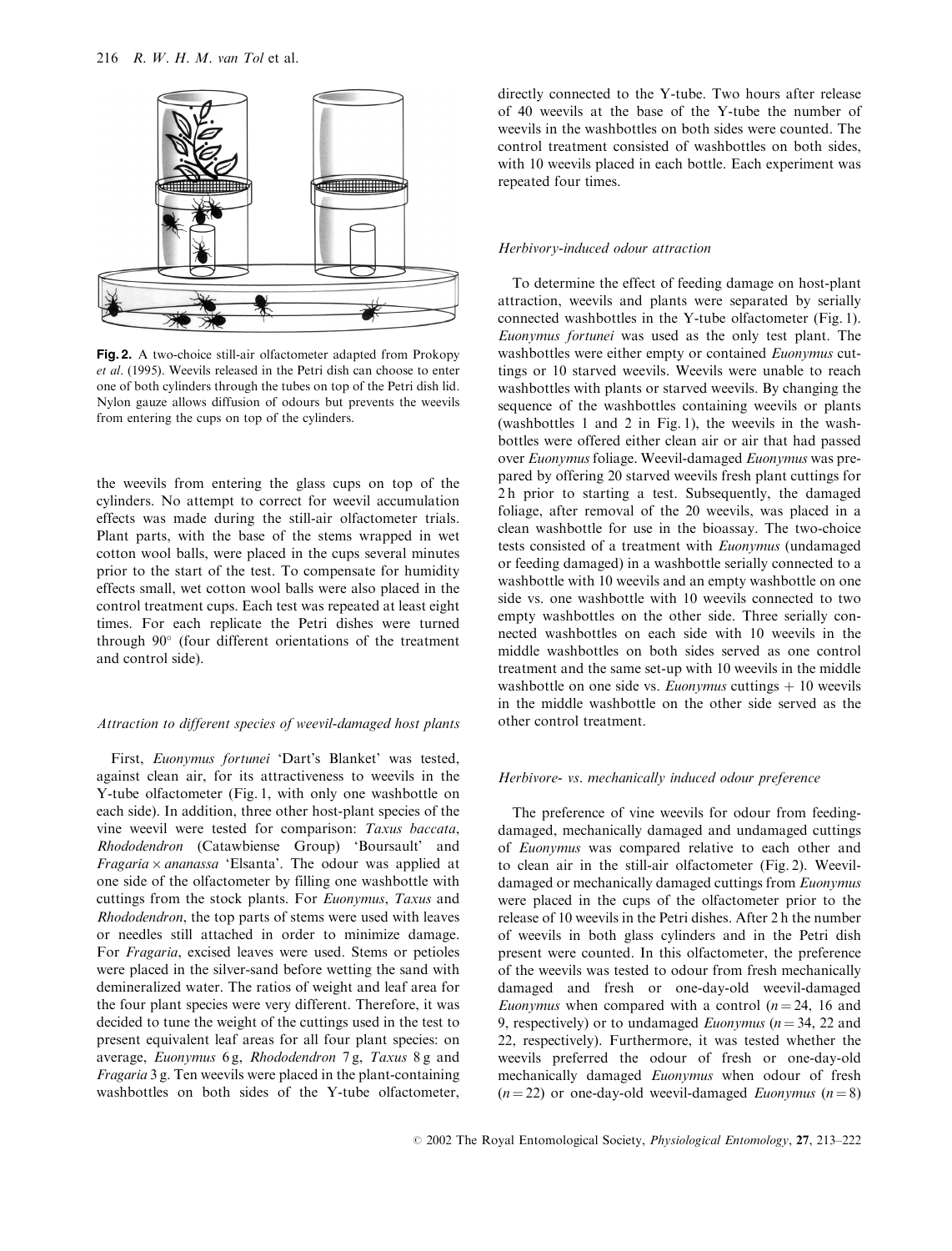was the alternative. Fresh weevil-damaged Euonymus cuttings were fed on by 20 starved weevils 2 h before a test. The weevils were removed from the plants prior to the start of the test. Fresh mechanically damaged leaves were cut (six cuts per leaf) with a pair of scissors 15 min before the start of a test. Attractiveness of one-day-old damaged Euonymus cuttings (mechanically and weevil-damaged) was tested on separate plants 24 h later. The control treatment consisted of two empty cups with a wet cotton wool ball on each side. To determine the influence of season on plant attractiveness for the vine weevil, several treatments were repeated for two years at different times of the year.

## **Statistics**

Data of all trials were analysed by Generalized Linear Model (GLM) with binomial distribution and logit link and with the different test combinations as independent variables ( $P = 0.05$ ; one-tailed analysis for experiments where an odour source was compared to a control and two-tailed analysis for all other experiments). The response was measured as the fraction of active weevils (activity) and the fraction of weevils choosing one treatment side (choice) using the Genstat 5 computer program. Activity was measured as the number of weevils that showed behavioural activity in the olfactometer (trapped into left or right washbottle or glass cylinder) compared to weevils not responding (not entering washbottles or glass cylinders in the olfactometer). Choice was measured as the number of active weevils choosing one or the other side in the olfactometer. After the GLM analysis the estimated fractions of activity and choice (logit transformed data) were analysed with *t*-tests. For activity these functions were compared with each other and for choice the fractions different from zero (indicating the fractions different from 50% were determined). Extra GLM analysis, with Year and Day of the year as independent variables, was performed within each test combination to see whether the choice fraction (on the logit scale) decreased in a linear fashion with time (Day of the year).

# **Results**

# Attraction to weevil-damaged host-plant species  $(Y$ -tube olfactometer)

Of the weevil-damaged host plants tested, odour from Taxus and Euonymus stimulated significantly more weevils to become active (83%,  $P = 0.01$ , and 81%,  $P = 0.02$ , respectively) than the control treatment (58%). The activity in tests with Fragaria (68%,  $P = 0.29$ ) and Rhododendron (63%,  $P = 0.56$ ) did not differ from the control treatment.

The active weevils were strongly attracted to Euonymus (90% preference;  $n=4$ ,  $P=0.005$ ) and *Taxus* (88% preference;  $n = 4$ ,  $P = 0.005$ ), whereas the response to odour from *Fragaria* (52% preference;  $n = 4$ ,  $P = 0.86$ ) and *Rhododendron*  (61% preference;  $n=4$ ,  $P=0.19$ ) was neutral. The control treatment indicated no preference for the left or right side of the Y-tube (left 47% and right 53%;  $n = 4$ ,  $P = 0.43$ ). Analysis on influence of the weevil populations used in this study revealed no differences ( $F = 0.59$ , d.f. = 1, 3,  $P = 0.63$ ).

## Herbivore-induced odour attraction (Y-tube olfactometer)

The percentage of responding weevils under the different treatments and the controls did not differ significantly  $(F=0.57, d.f. = 7, 12, P=0.77)$  and varied between 43 and 69%.

The odours of *Euonymus*, fed on by weevils ( $P = 0.05$ ), and weevil-damaged Euonymus, after removal of weevils prior to testing ( $P = 0.02$  for test where odour of weevil-damaged *Euonymus*, subsequently passes over weevils before entering the choice area) were attractive for the weevils (Fig. 3), but did not differ in attractivity (Student's *t*-test:  $P(t) = 0.90$ ). Undamaged Euonymus, i.e. undamaged Euonymus and weevils separated by connecting washbottles in the olfactometer, was not attractive to the weevils. In contrast, although not significant ( $P = 0.08$ ), more weevils were found at the side with clean air. Although the treatment where air passed over the weevils first before passing over weevil-damaged Euonymus was not significantly attractive for the vine weevils ( $P = 0.08$ ), it was still as attractive as the treatment where air passed weevil-damaged *Euonymus* first and subsequently weevils in a washbottle before entering the choice area (Student's *t*-test:  $P(t) = 0.44$ ). The control treatment revealed no significant differences between the left and right side ( $P = 0.48$  for the right side).

# Herbivore- vs. mechanically-induced odour preference (still-air olfactometer)

The percentage of weevils responding was generally high for all trials (83-95%). Significant differences in activity were mainly found between the control treatment and treatments with *Euonymus* ( $F = 0.015$ , d.f. = 9, 236,  $P < 0.001$ ), with the control treatment having the lowest number of weevils responding (Fig. 4).

The results of preference experiments (Fig. 4) with Euonymus were performed with plant material picked from stock plants in the field in the period March-September over two consecutive years. Data in Fig. 4 are overall results and hence not corrected for effects of time of the year. Odours from undamaged  $(n=71, P<0.001)$ , mechanically damaged ( $n = 24$ ,  $P < 0.001$ ) and herbivore-damaged ( $n = 16$ ,  $P < 0.001$ ) plants were strongly preferred by the vine weevil when clean air was the alternative. Weevil-damaged Euonymus was still attractive 24h after weevil damage  $(n=9, P<0.001)$ . One-day-old weevil-damaged *Euonymus*, however, was not preferred when undamaged  $(n=22,$  $P = 0.61$ ) or one-day-old mechanically damaged *Euonymus*  $(n=8, P=0.27)$  was the alternative choice (Fig. 4b). When weevils could choose between fresh weevil-damaged and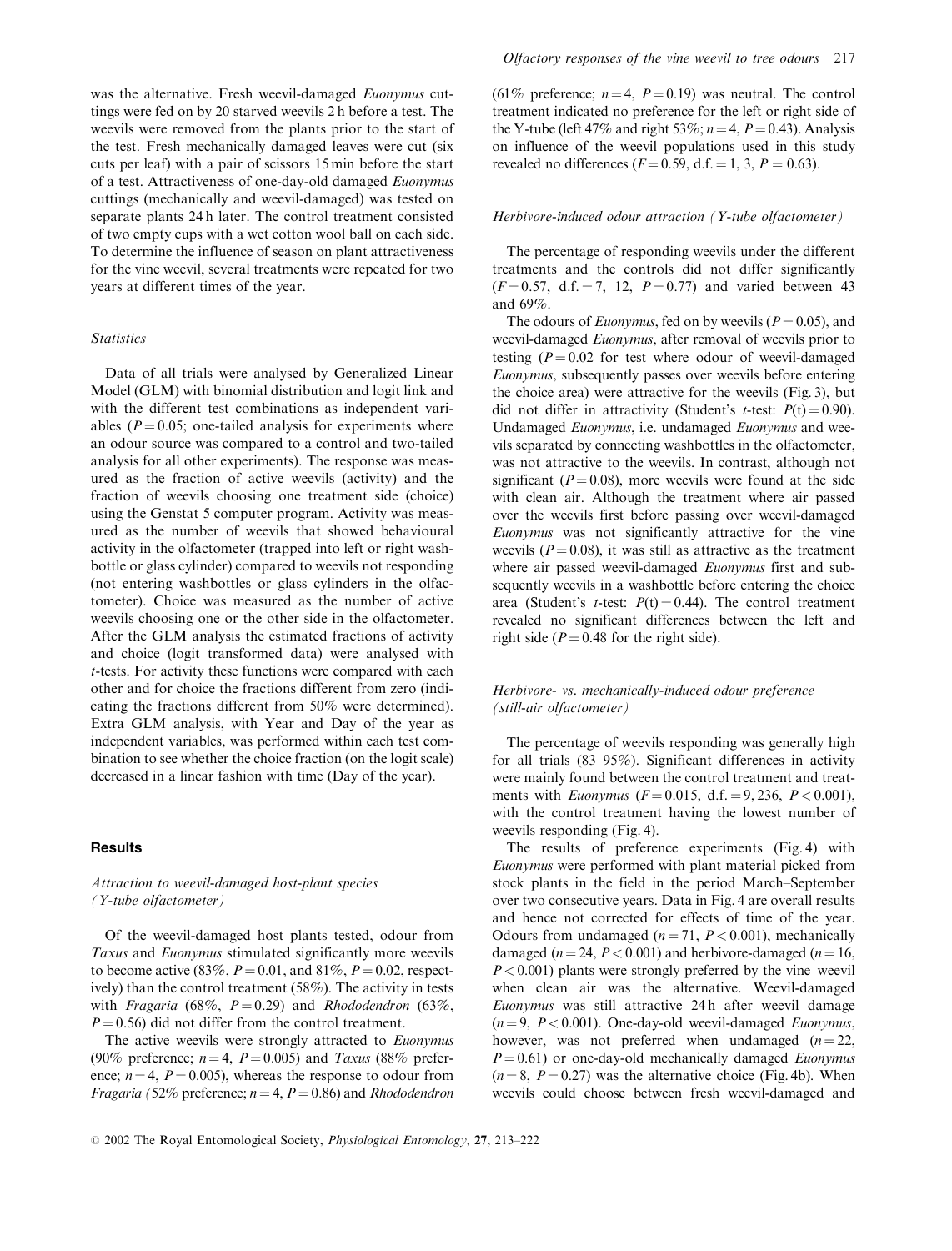

Fig. 3. Preference of O. sulcatus in an Y-tube olfactometer to odour of undamaged or weevil-damaged *Euonymus fortunei*  $(n=4)$ . *Euonymus* + weevils = 10 weevils feeding on the cuttings while tested; *Euonymus*-fresh weevil damage = cuttings fed on by 20 weevils 2h prior to testing;  $w \rightarrow Eu$  = clean air passing subsequently over 10 weevils and *Euonymus* foliage before entering the olfactometer; Eu  $\rightarrow w$  = clean air passing subsequently over *Euonymus* foliage and 10 weevils before entering the olfactometer. Asterisks indicate significant differences from even distribution at  $P = 0.05$  (\*). The mean values shown are predicted values from the regression analysis.

mechanically damaged *Euonymus*, there was no preference for either odour source  $(n=22, P=0.25;$  Figs 4 and 5f). There was, however, a preference for mechanically damaged  $(n=34, P=0.001)$  and herbivore-damaged  $(n=22, P=0.001)$  plants when undamaged *Euonymus* was the alternative option (Figs 4a, 4c, 5d, e). Analysis on 'time-of-the-year' effects revealed that this positive preference was correlated to season-dependent growth of the plants (Fig. 5). The tested cuttings in spring (freshly budded sprouts) were preferred by the vine weevil, whereas olfactory preference for undamaged and mechanically damaged *Euonymus* decreased during the season (Figs 5a and b). For mechanically damaged cuttings this decrease in preference was lower than for undamaged cuttings, resulting in loss of preference for undamaged *Euonymus* in September and still significant preference for mechanically and herbivore-damaged *Euonymus* in September and October (Figs 5a–c). The absence of preference for undamaged *Euonymus* in Fig. 3 is in agreement with these results. These trials were performed with plant material picked in September, whereas the preference for *Euonymus* as shown in Fig. 4 presents overall results of tests performed in the period from March to September. Mechanically damaged as well as herbivore-damaged plants were also more preferred than undamaged *Euonymus* from March to July (Figs 5d and e). In late summer, this preference remained high for herbivore-damaged Euonymus, but was lost for mechanically damaged plants. Generally, herbivore-damaged Euonymus remained attractive up to late summer, whereas mechanically damaged Euonymus decreased in attractiveness with the time of the year. There was, however, no preference for weevil-damaged or mechanically damaged *Euonymus* when given a choice. This absence of preference was not influenced by time of the year (Fig. 5f). The influence of time of the year on preference for one-day-old damaged *Euonymus* (Fig. 4b) was not tested. Results presented in Fig. 4b were tests performed with plant material exclusively picked in September. The control treatment revealed no bias in the olfactometer  $(n=33, P=0.48).$ 

## **Discussion**

## Host-plant odour attraction

The vine weevil is attracted to the odour of some, but not all, host plants tested. Taxus and Euonymus are attractive when damaged by weevils but weevil-damaged Rhododendron and *Fragaria* are not. The discrimination for host-plant odours is promising for developing a monitoring tool or a pest control method based on 'attract and kill'. The attraction to volatiles from weevil-damaged Taxus and *Euonymus* is positively related to the feeding preference and high oviposition rate of the vine weevil on these crops (Smith, 1932; Nielsen & Dunlap, 1981; Hanula, 1988; Van Tol & Visser, 1998). The absence of attraction to odour from *Rhododendron* is in accordance with the low fecundity and high mortality of the weevils as compared with the performance on other plant species (Nielsen & Dunlap, 1981; Hanula, 1988; Van Tol & Visser, 1998; Van Tol, unpublished data). Only when there is no alternative plant will the vine weevil feed on Rhododendron. Several cultivars of Rhododendron are resistant to vine weevil (Doss, 1983), but the cultivar we used is accepted. The absence of suitable crops nearby and the clearly visible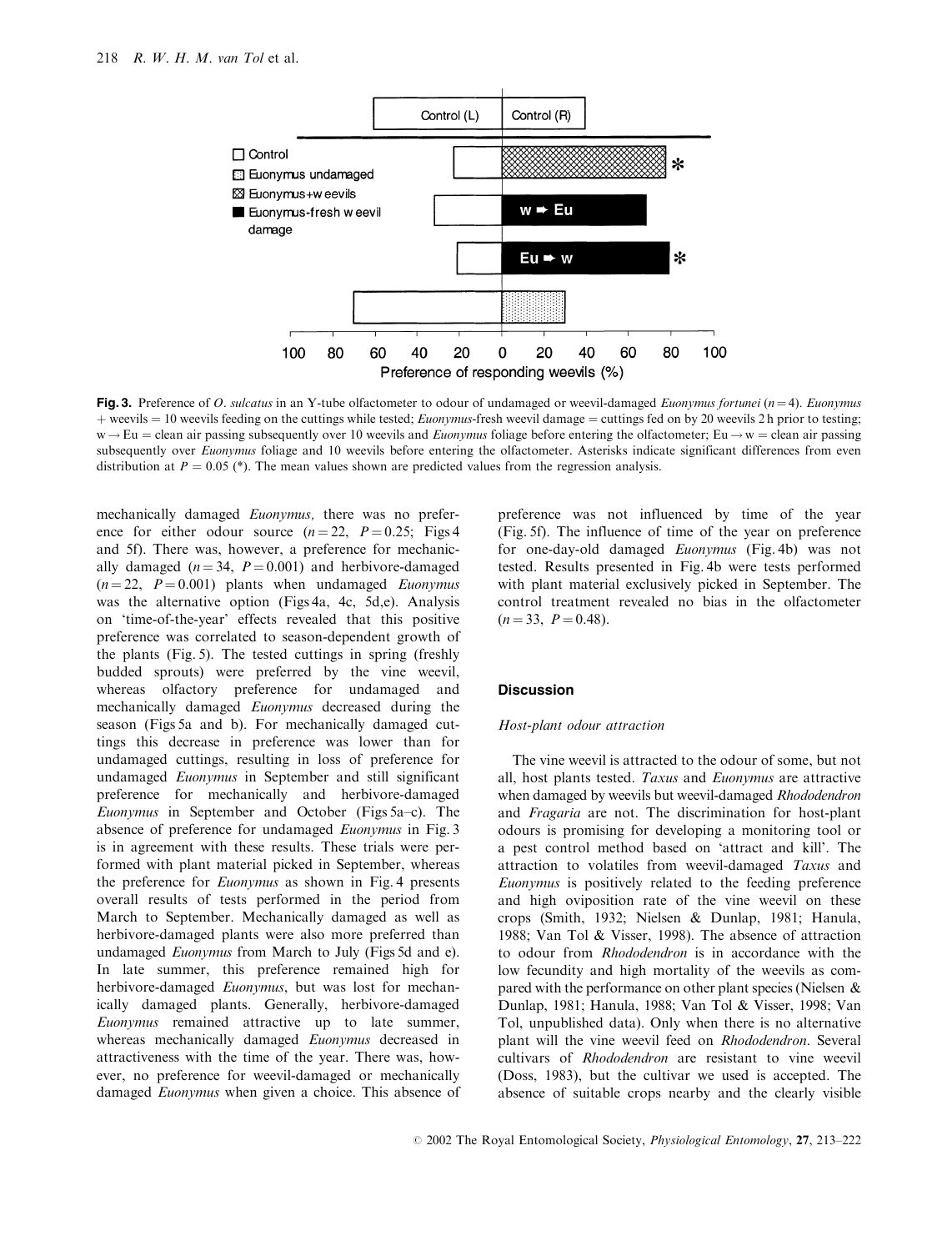

Fig. 4. Preference and activity of O. sulcatus in a still-air olfactometer to odour of undamaged *Euonymus fortunei*  $(n=71)$  when a control was the alternative and to odour of E. fortunei that was (a) fed upon by 20 weevils 2 h prior to testing when a control  $(n=16)$ , undamaged  $(n=18)$ or fresh mechanically damaged *Euonymus* ( $n = 22$ ) was the alternative, (b) fed upon by 10 weevils 24h prior to testing when a control ( $n = 9$ ), undamaged ( $n=22$ ) or one-day-old mechanically damaged *Euonymus* ( $n=8$ ) was the alternative, and (c) freshly mechanically damaged when a control ( $n=24$ ), undamaged ( $n=34$ ) or fresh weevil-damaged *Euonymus* ( $n=22$ ) was the alternative. Asterisks indicate significant differences from even distribution at  $P = 0.05$  (\*),  $P = 0.01$  (\*\*) or  $P = 0.001$  (\*\*\*). Activity is expressed as percentage weevils responding, and bars followed by a different letter (a, b and c) indicate significant different activity of the weevils between the treatments. The mean values shown are predicted values from the regression analysis.

feeding damage to this evergreen shrub in nurseries explains why it is considered as one of the main host plants for the vine weevil. The strawberry cultivar tested is not attractive for the vine weevil according to our olfactory trials. Reports of damage, oviposition and feeding on strawberry are variable. Smith (1932) reports no preference for strawberry and lower oviposition rates. Both Smith (1932) and Evenhuis (1978) mention a relatively high mortality of larvae feeding on the roots of

strawberry. Hanula (1988) found a relatively high oviposition rate on strawberry, but clearly lower than on Taxus. Most reports on strawberry fecundity are, however, unrelated to other plant species. Recently, we found that the weevils feed well on strawberry in both choice and no-choice situations, but that the oviposition rate is generally lower and the mortality higher compared to feeding on several other crops such as Taxus and Aronia (Van Tol, unpublished data).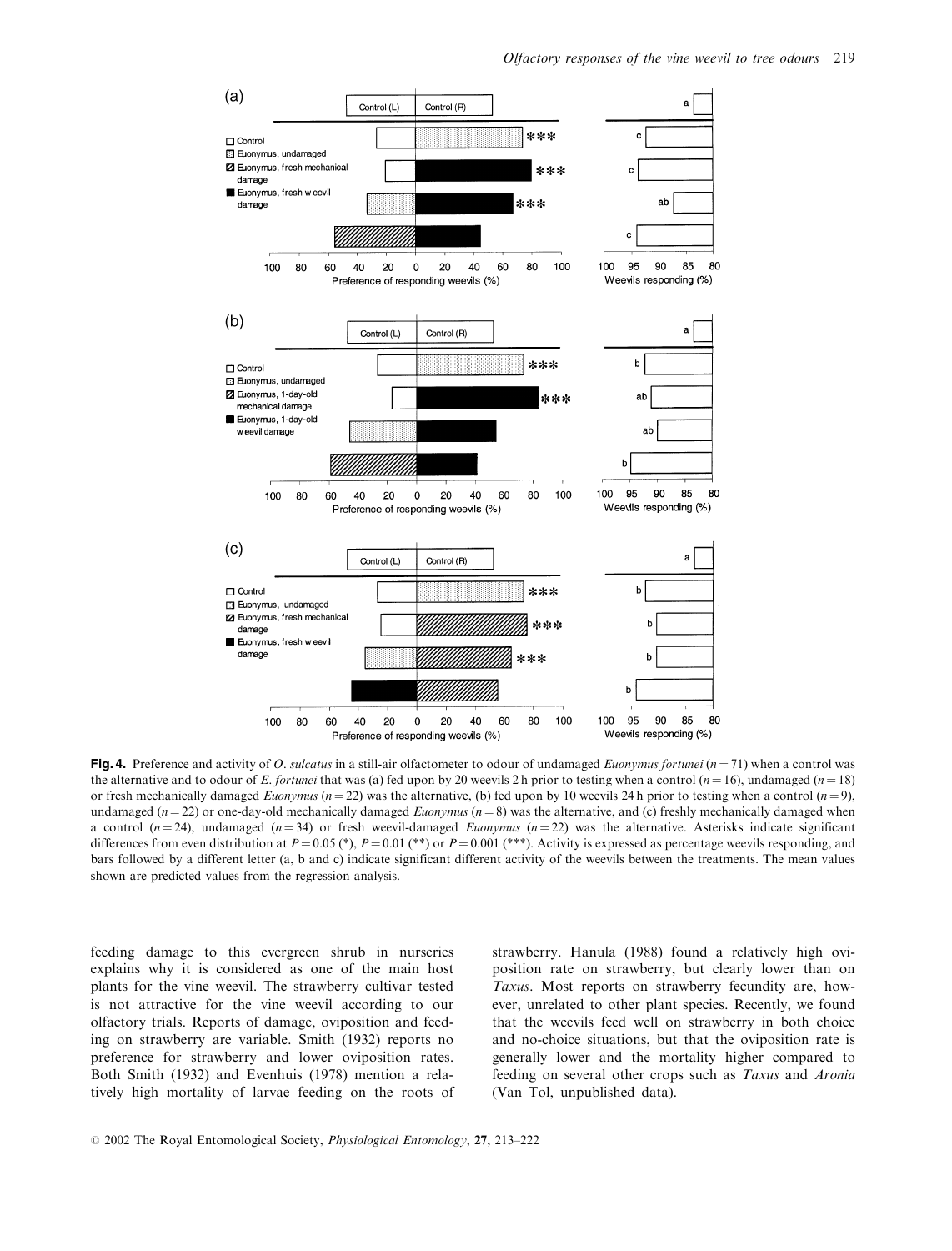

Fig.5. Influence of season-dependent growth of Euonymus fortunei on preference of O. sulcatus in a still-air olfactometer for (a) undamaged  $(n=71)$ , (b) mechanically damaged  $(n=24)$  and (c) weevil-damaged  $(n=16)$  E. fortunei when a control was the alternative, for (d) mechanically damaged  $(n=34)$  and (e) weevil-damaged  $(n=22)$  E. fortunei when undamaged Euonymus was the alternative, and for (f) weevil-damaged  $(n=22)$  E. fortunei when mechanically damaged Euonymus was the alternative choice. Decrease in time for preference is significant at  $P_{\text{decrease}} = 0.001$  (\*\*\*),  $P_{\text{decrease}} = 0.01$  (\*\*) or  $P_{\text{decrease}} = 0.05$  (\*).

© 2002 The Royal Entomological Society, *Physiological Entomology*, 27, 213-222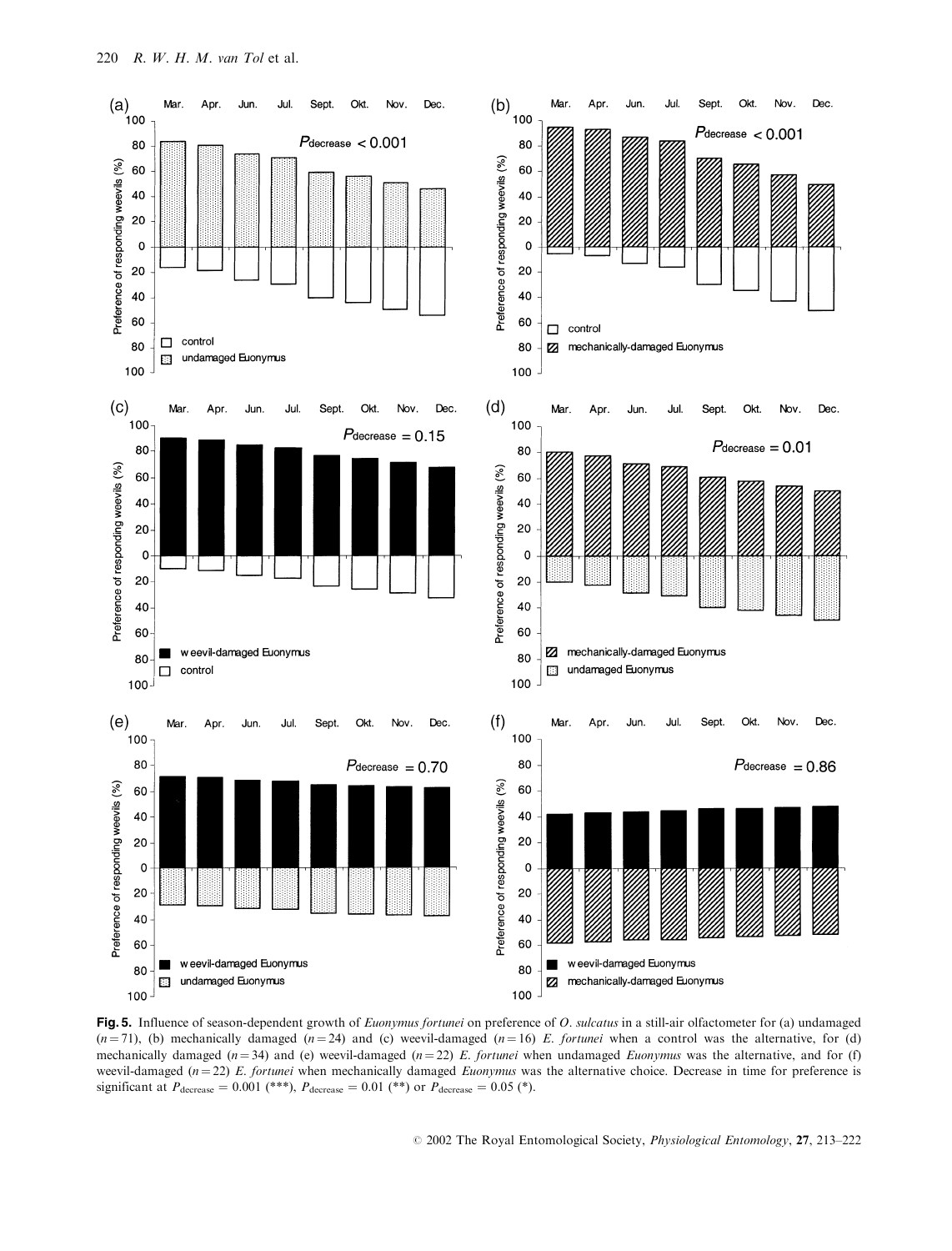## Herbivore- vs. mechanically induced attraction to Euonymus

The present results show that herbivore-damaged foliage of *Euonymus*, separated from the weevils prior to the start of the test is as attractive as *Euonymus*, while being fed upon by the weevils during the test. In this trial odour of weevils was present on both sides of the Y-tube olfactometer. Although it is clear that the plant odour is attracting the weevils, the influence of weevil odour combined with plant odour cannot be excluded as being responsible for the attraction in this experiment. Clearly some influence of weevil odour, perhaps in relation to faeces production, is possible.

A bioassay based on still-air was developed to determine the influence of plant damage caused by weevil feeding or mechanical damage on weevil attraction. Diffusion of odour in this bioassay enables the weevils to discriminate for odours as effectively as with the airflow in the Y-tube olfactometer. Because this two-choice olfactometer is easy to use and cheap to make, more parallel trials could be performed in a short period by using more olfactometers at one time. In this bioassay weevils strongly prefer mechanically as well as weevil-damaged foliage of Euonymus when clean air is the alternative. Weevil-damaged Euonymus is still attractive 24h after the insects are removed. Because vine weevils strongly prefer odours released by mechanically as well as herbivore-damaged foliage of Euonymus, it may be that volatile components from wounded leaves play an important role in attraction of the vine weevil. The role of induced plant response to plant damage seems to be of minor importance in the first instance. It is, however, still possible that the preference for damaged foliage is caused by other volatiles produced in response to damage of *Euonymus*. Preference for one-day-old damaged leaves of *Euonymus* may still be caused by increased release of several green leaf volatiles. Loughrin et al. (1997) showed that grape plants damaged by Japanese beetles (Popillia japonica) emitted higher levels of several volatiles on the second day after damage when compared with freshly damaged plants. We suspect that these volatiles play an important role in attraction of the vine weevil to their preferred food plants because several volatiles also dominate strongly the EAG response profile of this weevil species (Van Tol & Visser, 2002).

## Effect of season on plant attractiveness

Attractiveness of *Euonymus* for the vine weevil differs with season. In early spring (March-April) the young undamaged leaves are attractive to the vine weevil, whereas undamaged leaves in late summer (September) lose their attractiveness. Mechanically and herbivore-damaged foliage, however, remain attractive for the weevil from spring to late summer. Obviously, young undamaged leaves emit substantial amounts of attractive volatiles that are not released or released in lower amounts in late summer. The odour of damaged *Euonymus* signals to the weevils that it is a suitable food plant. Consumption of foliage from plant species such as Taxus and Euonymus is limited to very few insects and no vertebrates because of the toxic properties of these plant species (Van Genderen et al., 1996). The vine weevil is the sole insect that feeds on the needles of *Taxus* and only a few lepidopteran species within the family of Yponomeutidae feed on the leaves of *Euonymus* (Menken et al., 1992). The caterpillars of these insect species, however, have left the plant by June and no overlap with weevil damage will occur. Therefore, feeding vine weevils most likely cause the increased emission of volatiles from Euonymus, and orientation to this plant odour is a guarantee for the weevils to find a suitable host plant. The preference of vine weevils for herbivoredamaged *Euonymus* does not decline during the season, unlike that for mechanically damaged *Euonymus*. This suggests that emission of volatiles, produced by the plants in response to weevil damage, may be more essential for attraction of the weevils because the weevils use these plant odours to find suitable food plants throughout the season.

The vine weevil is a polyphagous insect that can live and reproduce on many different plant species. Nevertheless, it clearly discriminates between plant species by olfaction. This olfactory response seems to be closely correlated to the fecundity of the weevil for the plant species tested. As the olfactory tests with *Euonymus* show, volatiles from damaged plants play a key role in attraction. The strong preference of the vine weevil for mechanically and weevildamaged *Euonymus*, combined with the results of electroantennogram study (Van Tol & Visser, 2002), indicate an important role for the green leaf volatiles in attraction. In future studies, gas chromatography combined with electroantennogram detection and bioassays with attractive plant extracts will be used to determine the compounds and their composition that are attractive to the vine weevil.

## **Acknowledgements**

This work is supported by the Dutch programme LNV-DWK 338 for insect pest control. We thank Paul Piron, Gerrie Wiegers, Peter van Deventer (Plant Research International, Wageningen-UR) and Martijn van der Kraan (Mondriaan College, Delft) for their assistance, Jac Thissen (Plant Research International, Wageningen-UR) for the statistic help and John Buxton (ADAS, U.K.) for the support on developing the Y-tube olfactometer set-up.

# **References**

- Bartlet, E., Blight, M.M., Lane, P. & Williams, I.H. (1997) The response of the cabbage seed weevil, Ceutorhynchus assimilis, to volatile compounds from oilseed rape in a linear track olfactometer. Entomologia Experimentalis et Applicata, 85,  $257 - 262$
- Butkewich, S.C. & Prokopy, R.J. (1993) The effect of short range host odor stimuli on host fruit finding and feeding behavior of PC adults (Coleoptera: Curculionidae). Journal of Chemical Ecology, 19, 825-835.